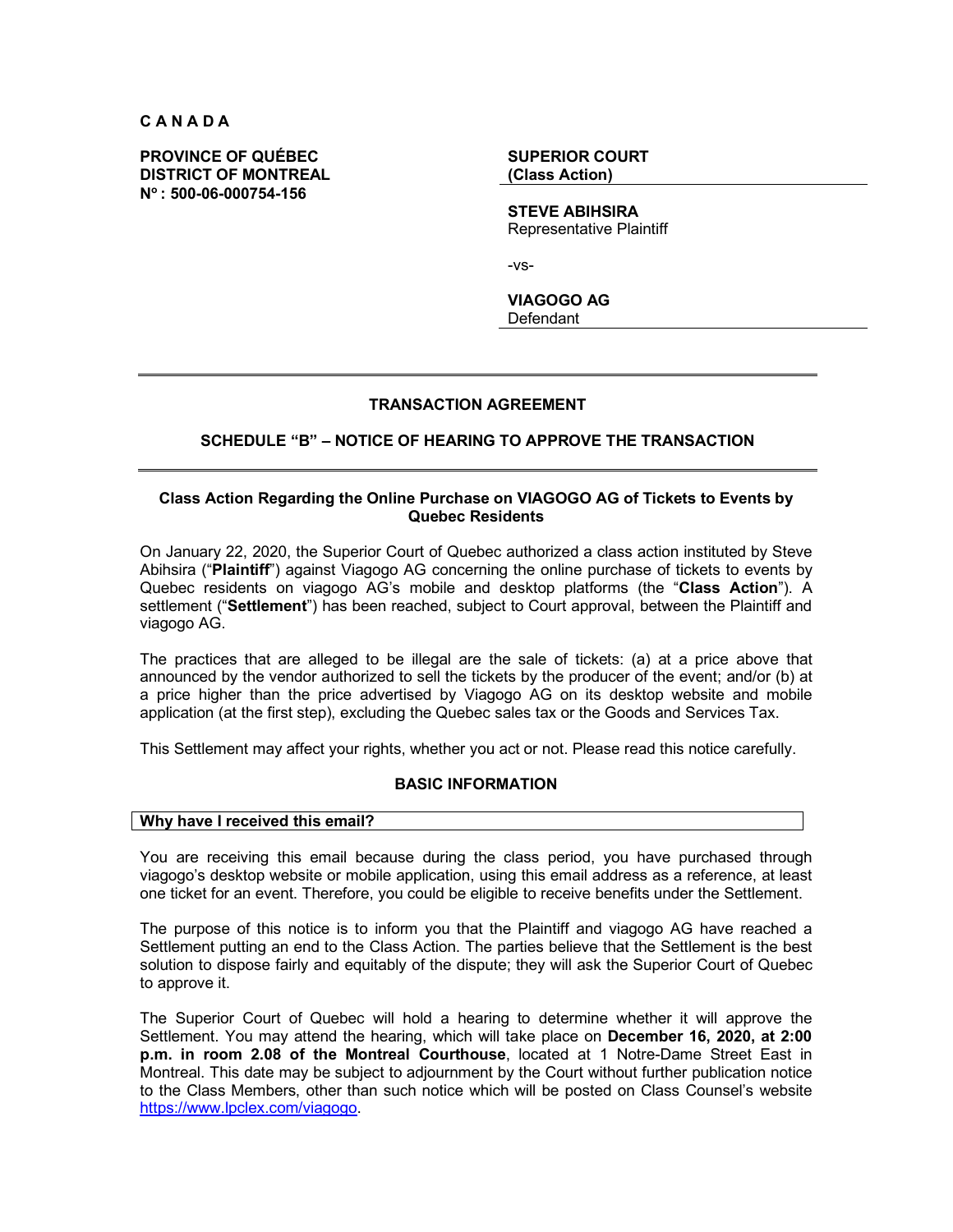## **What was the purpose of the Class Action?**

According to the Plaintiff, the viagogo AG contravened the *Consumer Protection Act*, RSQ, chapter P-40.1, by acting as sellers and selling tickets for events to Quebec consumers: (a) at a price above that announced by the vendor authorized to sell the tickets by the producer of the event; and/or (b) at a price higher than the price advertised by viagogo AG on its website and mobile application (at the first step), excluding the Quebec sales tax or the Goods and Services Tax.

These allegations have not been proven in Court and are contested by viagogo AG, whose position is that they have complied at all times with all applicable legislation.

### **Who are the group members?**

The group authorized by the Superior Court of Quebec, as modified for settlement purposes, is the following:

Every consumer, pursuant to the terms of Québec's *Consumer Protection Act* ("CPA"), residing in Québec at the time of purchase, who from June 23rd, 2013 to January 22, 2020 (the "Class Period"), while physically located in Québec, has purchased from Viagogo's desktop website or mobile application at least one "Ticket" (as defined in s.(1d.1) CPA as meaning any document or instrument that, on presentation, grants the ticket holder admission to a show, sporting event, cultural event, exhibition or any other kind of entertainment) either:

a) at a price above that announced by the vendor authorized to sell the Tickets by the producer of the event; and/or,

b) who paid a price higher than the price advertised by Viagogo on its website and/or mobile application (at the first step), excluding the Québec sales tax or the Goods and Services Tax.

## **What were the principle common questions?**

The following principle questions of fact and law were identified by the Superior Court of Quebec:

(a) Does viagogo AG violate s. 224(c) C.P.A.?

(b) Does viagogo AG violate s. 236.1 C.P.A.?

(c) If there has been a violation of either of these provisions, can the members of the class action claim compensatory and punitive damages from viagogo AG? If so, in what amount?

## **SETTLEMENT SUMMARY**

### **What does the Settlement provide for?**

Without any admission of liability, for the purpose of avoiding a trial and the additional costs and expenses related thereto, viagogo AG agrees to:

**1-** Implement a business practice change to its on-line transaction process pursuant to which a ticket price announced to a Quebec consumer for an event in Quebec at the first step of said process will be a price inclusive of applicable Service Fees except for taxes and optional costs or services (paper tickets, delivery, etc.).

**2-** Remit to each class member a single cash payment of **CAD \$50.00** via Interac e-transfer (or via cheque for those members who do not have a valid bank account at a Canadian financial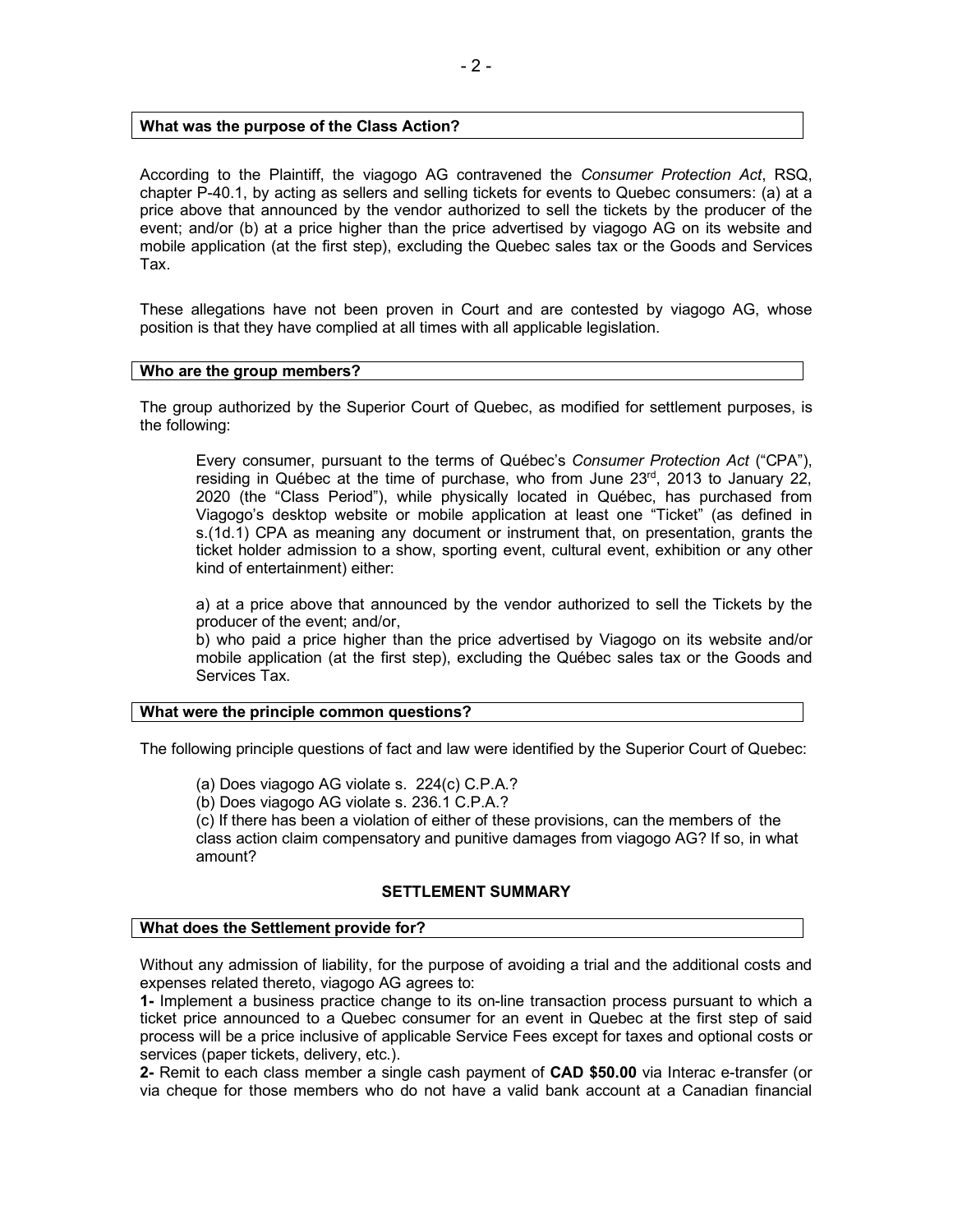**3-** Pay class counsel fees, disbursements and administration fees on top of the CAD \$50.00 payment, in the amount of \$25,000 plus taxes, subject to Court approval.

### **Am I eligible to receive reparation?**

If you are a group member, you are eligible to receive one cash payment of **CAD \$50.00**. There is no action that you must take in order to receive this payment. Payments will be made via interac e-transfer. It is preferable that you set up the autodeposit feature, otherwise you will receive an email from class counsel containing the password to deposit your e-transfer. If you do not have a valid bank account at a Canadian financial institution, you must advise class counsel via email (JZUKRAN@LPCLEX.COM) before **November 30, 2020** in order to receive your payment by cheque.

# **OPTING OUT**

If you do not wish to be bound by this Settlement for any reason whatsoever, you must take steps to exclude yourself from the group, which will result in your exclusion from the Settlement.

## **What happens if I exclude myself?**

If you exclude yourself:

- 1. You will not receive any benefits under the Settlement;
- 2. You will not be bound by the Class Action and could exercise valid rights of action;
- 3. You will not be able to object to the Settlement.

## **What happens if I do not exclude myself?**

If you do not exclude yourself:

- 1. You are eligible to receive benefits under the Settlement;
- 2. You will be bound by the Class Action;
- 3. You will give up the right to take your own legal action against Viagogo AG; and
- 4. You will be able to object to the Settlement.

If you do not exclude yourself and the Settlement is approved, you give up the right to take legal action against viagogo AG in respect the sale of tickets: (a) at a price above that announced by the vendor authorized to sell the tickets by the producer of the event; and/or (b) at a price higher than the price advertised by Viagogo AG on its website or mobile application (at the first step), excluding the Quebec sales tax or the Goods and Services Tax;

## **How can I exclude myself?**

To exclude yourself, you must send to the clerk of the Superior Court of Quebec, a duly signed request for exclusion containing the following information:

- 1. The Court docket number of the Class Action: *Abihsira v. Viagogo AG* (C.S.M. 500-06- 000754-156);
- 2. Your name and contact information;
- 3. Your account number or the email address that was used to purchase a Ticket, if applicable;
- 4. A declaration that you purchased the ticket while being physically located in Quebec;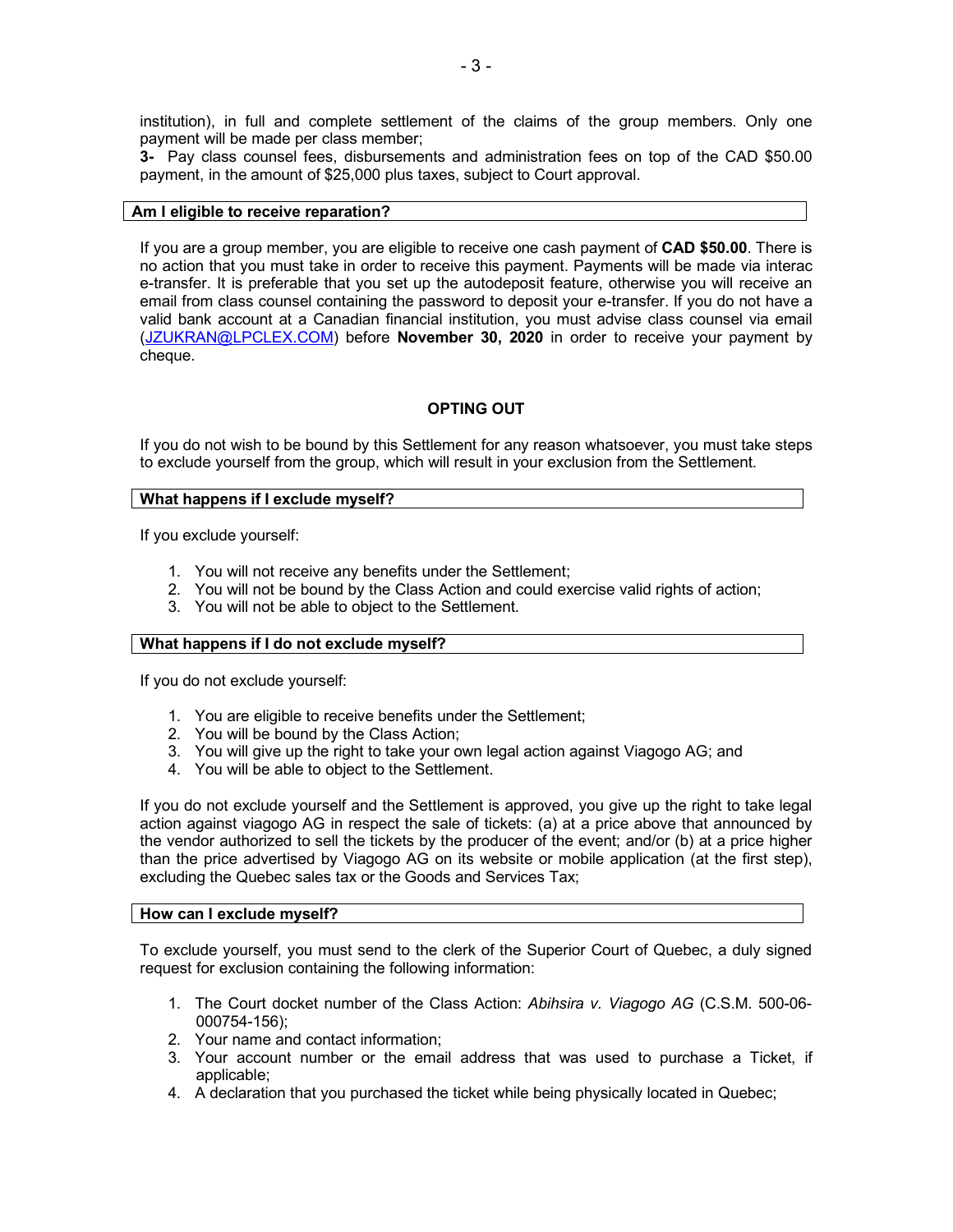The request for exclusion must be sent by registered or certified mail before **November 30, 2020** to the Court, with copy to Class Counsel, at the following addresses:

> Greffe de la Cour supérieure du Québec **PALAIS DE JUSTICE DE MONTRÉAL** 1 Notre-Dame Street East Room 1.120 Montreal, Quebec H2Y 1B5 **Reference:**

### **Abihsira v. Viagogo AG - Class Action C.S.M.: 500-06-000754-156**

**LPC Avocats Mtre. Joey Zukran** 276, Saint-Jacques Street, Suite 801 Montreal, Quebec, H2Y 1N3 JZUKRAN@LPCLEX.COM

### **OBJECTION TO THE SETTLEMENT**

You can tell the Court that you do not agree with this Settlement.

### **How can I tell the Court that I do not agree with this Settlement?**

To present your objection to the Court, you must appear at the hearing that will be held on **December 16, 2020, at 2:00 p.m. in room 2.08 of the Montreal Courthouse**, located at 1 Notre-Dame Street East in Montreal. This date may be subject to adjournment by the Court without further publication notice to the Class Members, other than such notice which will be posted on Class Counsel's website https://www.lpclex.com/viagogo.

# **Do I need a lawyer in order to object to the Settlement?**

No. You can object to the Settlement without a lawyer. If you wish to be represented by a lawyer, you may hire one at your own expense.

### **If I object to the Settlement and it is approved, will I still be eligible for a payment?**

Yes. If, despite your objection, the Settlement is still approved, you can still receive a payment if you are eligible.

### **FOR MORE INFORMATION**

### **How can I obtain more information?**

For more information and access to the text of the Settlement, the schedules and the various forms, please go to https://lpclex.com/viagogo.

You may also contact class counsel identified below. Your name and any information provided will be kept confidential. Please do not contact viagogo AG, or the judges of the Superior Court:

LPC Avocats Mtre Joey Zukran 276 Saint-Jacques Street, Suite 801 Montreal, Quebec, H2Y 1N3